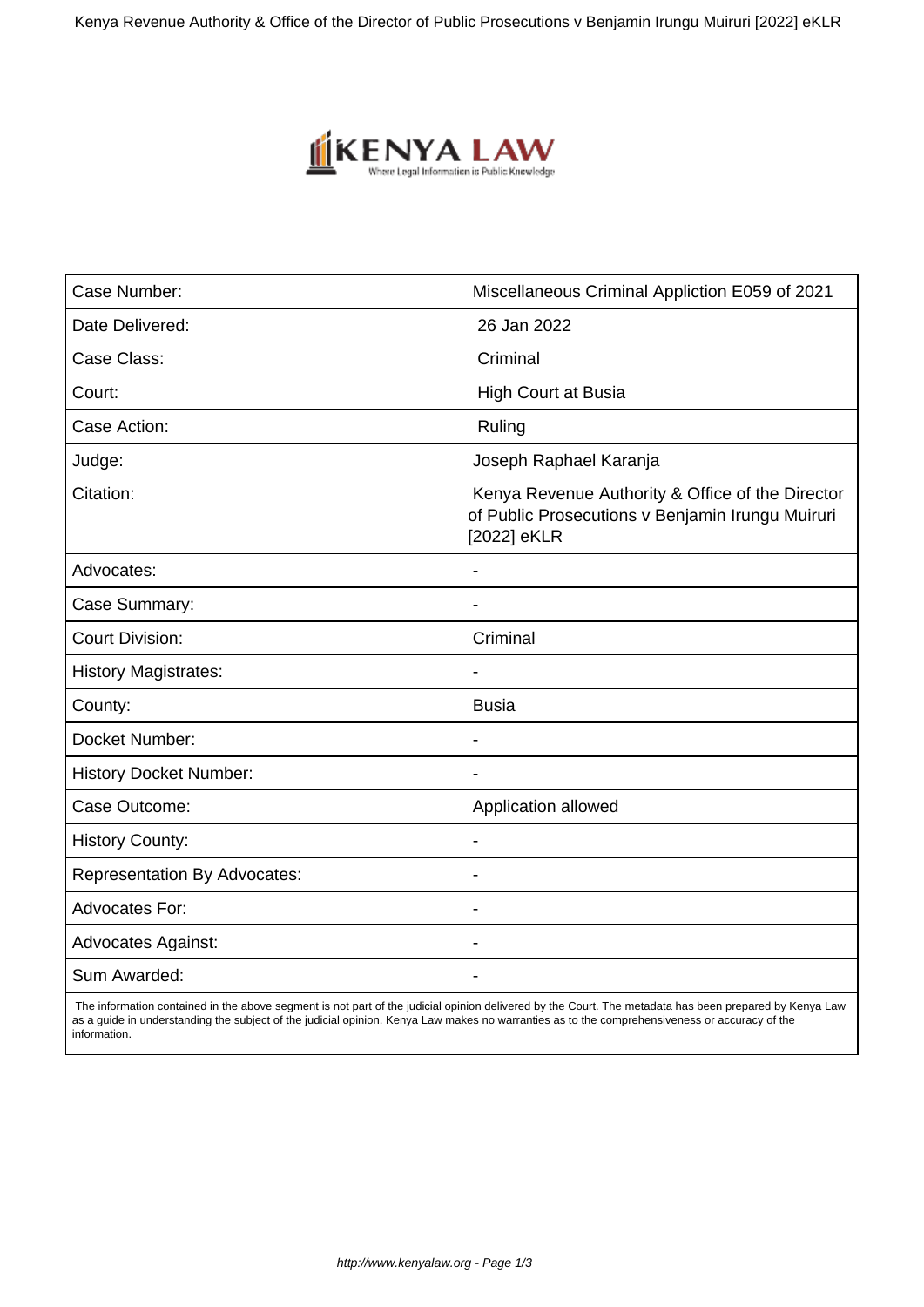## **REPUBLIC OF KENYA**

## **IN THE HIGH COURT OF KENYA**

## **AT BUSIA**

### **MISC. CRIMINAL APPLICTION NO.E059 OF 2021**

## **1. KENYA REVENUE AUTHORITY**

## **2. OFFICE OF THE DIRECTOR OF PUBLIC PROSECUTIONS......APPLICANT**

## **VERSUS**

**BENJAMIN IRUNGU MUIRURI ...............................................................................RESPONDENT**

## **R U L I N G**

[1] The genesis of the present application dated 8<sup>th</sup> December 2021 is the Criminal Miscellaneous Case No.E160 of 2021 filed on the 29th November 2021 at the Magistrate's Court in Busia pitting the respondent herein, **Benjamin Irungu Muiruri**, against the Republic of Kenya which is herein apparently represented by the first applicant, **Kenya Revenue Authority** and the second applicant, the **Director of Public Prosecutions** (**DPP**), who were strictly not parties to the matter even though the subject matter of the case or cause of action touched on their respective mandates.

[2] Be that as it may, in the accruing notice of motion filed on 29<sup>th</sup> November 2021, the applicant sought orders for conditional release of m/v reg **No.KCE 757P** Isuzu to himself.

The grounds for the application are set out in the notice of motion and fortified by the averments contained in the applicant's supporting affidavit dated  $27<sup>th</sup>$  November 2021.

On the 6<sup>th</sup> December 2021, the application was placed before the lower court after the applicant filed a certificate of urgency on the same day. The court swiftly certified the matter urgent and ordered that the same be served for interparties hearing at 2.30p.m on the same  $6<sup>th</sup>$  December 2021. However, without any documentary evidence of service upon the respondent/republic though its actual legal representative the honourable the Attorney General of the Republic of Kenya, the application was placed for hearing at 3.10p.m with learned counsel **Mr. Ashioya** appearing for the applicant while learned counsel, **Mr. Maina** appearing for Kenya Revenue Authority and learned prosecution counsel, **Mr. Namasake** appearing for the DPP.

**[3]** Apparently, service if any, was effected upon the office of the DPP which in turn forwarded the same to Kenya Revenue Authority (**KRA**). This explains why they filed the present application after being aggrieved with the ruling made by the lower court on  $6<sup>th</sup>$  December 2021 to the effect that the subject motor vehicle be released to the applicant provided the same does not leave the court's jurisdiction. The "**respondent**" was given the liberty to reply to the applicant's application which was fixed for hearing on 15<sup>th</sup> December 2021. The parties were notified of their right to appeal.

Instead of appealing the ruling and orders of the lower court the applicants herein moved this court vide the notice of motion dated 8<sup>th</sup> December 2021, for exercise of this court's power of revision with a view to having the impugned ruling and/or orders made on 6<sup>th</sup> December 2021 by the lower court revised, varied, set aside and/or discharged.

**[4]** Under **s.362** of the **Criminal Procedure Code**, the power of the High Court to call for records is granted in the following terms:-

"**The High Court may call for and examine the record of any criminal proceedings before any subordinate court for the**